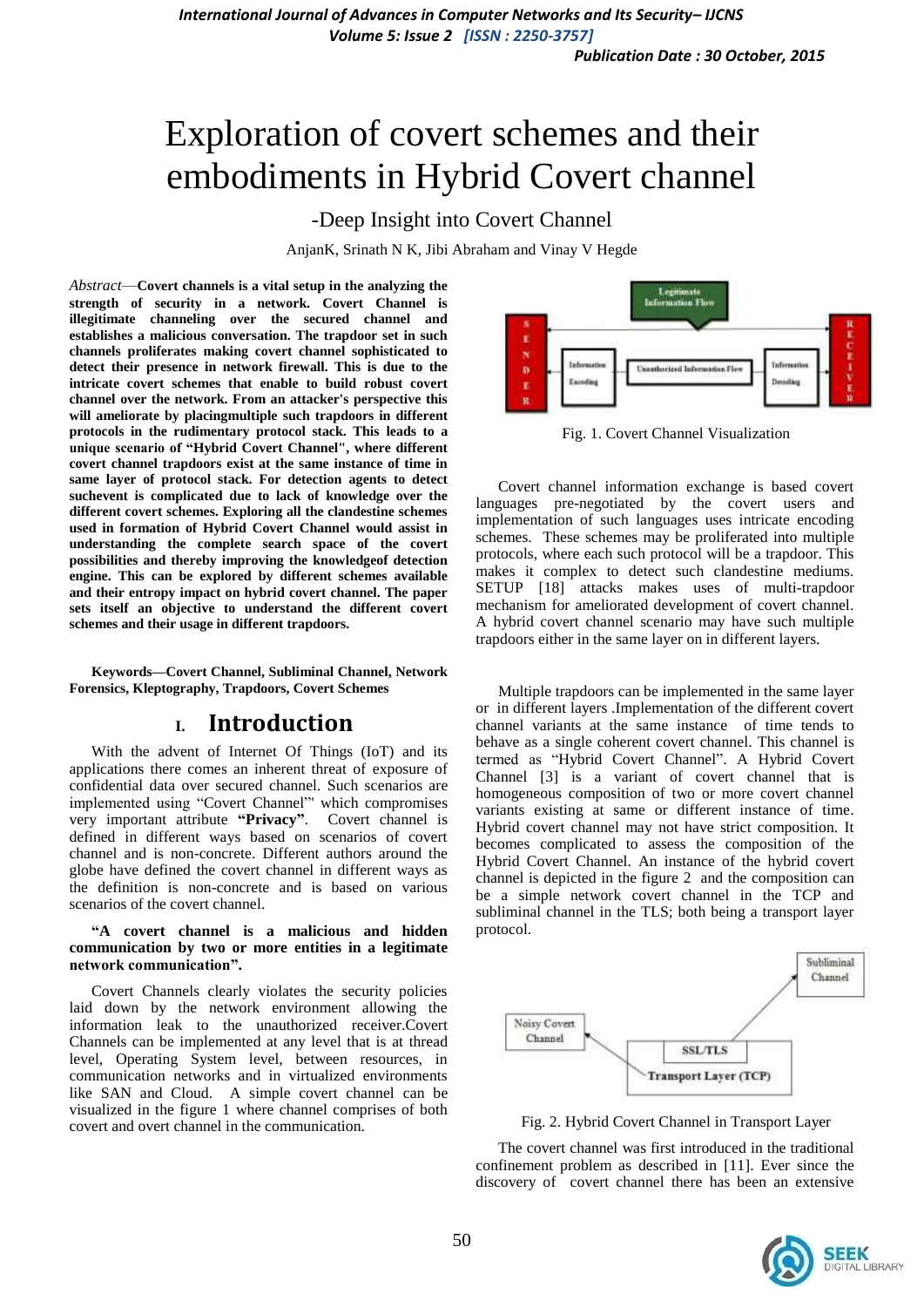## *International Journal of Advances in Computer Networks and Its Security– IJCNS Volume 5: Issue 2 [ISSN : 2250-3757]*

### *Publication Date : 30 October, 2015*

work carried out on devise detection methods, which detect only covert channel either on live wire or by forensics methods [6]. Detections are also based the covert channel variant [3][7] and the scenario set in the environment.

Covert channel detection [14] is based on detecting covert shells by monitoring the unusual traffic in the network stream. Covert timing channels are designed and detected [13] based on packet inter-arrival and modeling whole process as Poisson's distribution. Illegal information flows in covert channels are tracked by tracing the Message Sequence Charts (MSC) [9]. This paper employs a statistical protocol based detection [1] to detect hybrid covert channel based on analysis made on packet headers.

Further section of this paper covers variants covert schemes and their usage in different scenarios. Section 2 explores covert communication types. Section 3 explores the covert encoding scheme and its embodiment in protocols. Section 4 discuss about metric and measurement of covert schemes. Conclusion and future works is provided in section 5.

# **II. Covert Communication Types**

In Network communication, covert communication amongst a pair of users can take two forms;

- covert data exchange and
- covert indication

In covert data exchange, covert data is exchanged between the covert users by hiding covert data in rudimentary protocols. This form of covert communication can best be understood with pipeline problem, where there exists two pipes  $p_1$  and  $p_2$  of diameters  $d_1$  and  $d_2$  respectively, one inside the other such that  $d_2 < d_1$ . These pipes are setup between two geographical places for the transportation of crude oil. In Figure 2, the inner pipe \$p\_2\$ of diameter \$d\_2\$ is the covert pipe not known or undocumented in the design and used for smuggling oil. The outer pipe \$p\_1\$ is the legitimate pipe. This type of the covert communication type will not have pre-defined encoding schemes will be simple placement of covert data (trapdoor creation) directly in to the identified clandestine field in the traditional network protocol stack. This channel is called as simple network covert channel.



Second form of covert communication is the covert indication. Covert users communicate in a language not known to others. In Figure 3, the covert sender and receiver share an information encoding scheme to leak information.

This information encoding scheme as seen from the figure 1 is the language that covert users employ to communicate in a secured legitimate network environment. This sophisticated communication is visible to our detection engine, however decoding the language might be quite difficult in many situations.



**Fig.3: Classical Examination Problem**

The best real time classical example of such communication is Examination Problem. Student X leaks the answers to Student Y for an objective type examination paper in an examination hall in presence of invigilating officer. For each choice in a question, student X makes a gesture that triggers an event to student Y. For instance to communicate choice A to student Y, student X coughs. Same holds well in case network communication where covert user X triggers continuous clock events that communicate some form of action to be performed by covert user Y.

Some of the other forms of covert indication in network scenario include-

- Encoding ASCII character set in Sequence number. Decoding the same by applying mathematical operation on sequence number. This can either be in TCP or In IP ID fields.
- Repeated sending of acknowledge packet to an unknown server where the covert receiver is listening to. Receiver has to count the number of time the acknowledge packet was sent to this server. This value can later on mapped to ASCII table for retrieving suitable character.
- Retrieving the packet sorting order numbering in IPSec frames which serves as information to the covert receiver.
- Using logical operators like the XOR with sequence number to get the covert data.
- able to reliably detect whether communication is happening.

# **III. Covert Schemes and their embodiment**

The covert schemes are crucial for conveying the covert data over communication channel in a obscured way. More sophisticated scheme likely not to be retrieved by detection

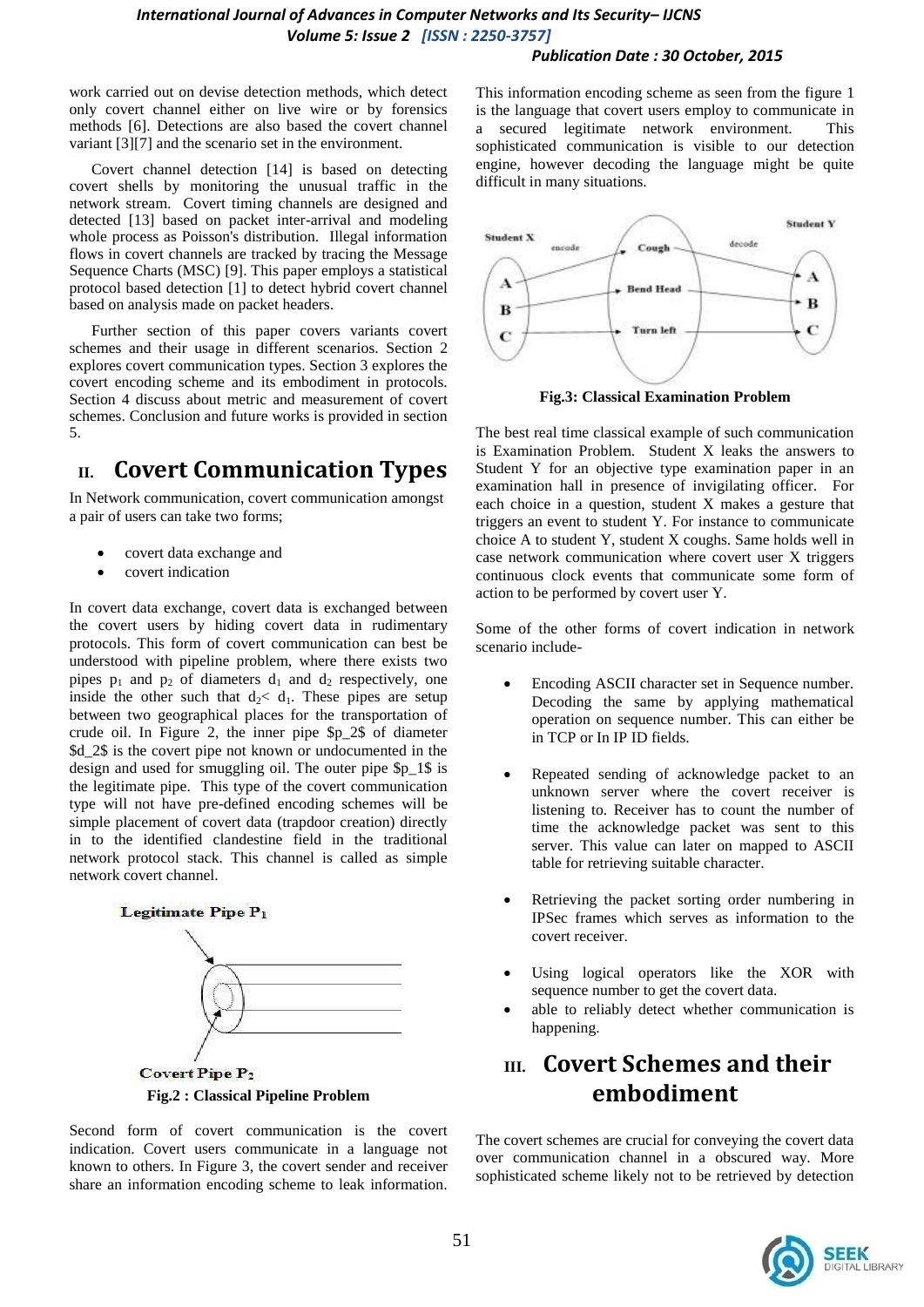entity. Few samples of covert schemes were discussed in section 2 of this paper and detailed schemes are presented here.

### **Scheme 1**

The IP ID is field used for identification of the packet and is used for the routing purpose. The covert scheme used for this field is based on following strategy-

- Intentional use of only certain IP ID's while having conversation with Covert receiver.
- Scheme is designed by the covert sender for embedding covert characters in to the IP ID field.
- The Covert receiver applies the scheme used by the sender to retrieve the covert character.

For instance a simple scheme that can be used is by extracting the value in IP ID and performing modulus operation with the size of the character set. General notation for this scheme for encoding a character 'c' is

$$
E(c) = (R-1) mod n
$$

Where  $E(c)$  is the encoding function, R is the IP ID value and n is the size of the character set.For an ASCII character set,  $n = 256$ 

**Example:** If IP  $ID = 26702$  and if the character to be sent is `M' then  $E(M) = 26702 - 1 \text{ mod } 256 =$ `M'.

To convey a covert message, the covert sender has to select IP ID in such a way as to match with  $E(c)$ .

### **Scheme 2**

Another prominent scheme used is on the sequence number where maximum range is 4,294,967,296 numbers as it is 32 bit field. To communicate covertly under this scheme following strategy is employed-

- Sequence number is multiplied with value of character set and bound is declared with maximum limit.
- The receiver side retrieves the sequence number and then divides it by character set size.

The encoding function  $E(c)$  is given below-

$$
E(c) = (S * n)
$$

Where S is the initial sequence number and n is the size of the character set. The decoding function is  $D(c')$  is given  $helow -$ 

$$
D(c') = S'/n
$$

Where  $c'$  is the decoded character and  $S'$  is the received sequence number.

For instance to send an character `I' covertly over the channel, the sender would have to choose 1235037038 as sequence number and the maximum value is derived as  $65\overline{5}35 * 256 = 16777216$ 

*Publication Date : 30 October, 2015*

Therefore the decoded character is  $D(c') = 1235037038$ /  $16777216 = 73$ , The value 73 when mapped back to ASCII Table is the character "I".

### **Scheme 3**

Another scheme which has tremendous effect on the bandwidth is the modulation of TCP timestamps or use of timing element in the network protocol. TCP timestamps is in the options field of the TCP header which indicates the round trip time of the packets. The TCP process accurately calculates the next retransmission of TCP segment which was failed to be acknowledged. If the character is to be covertly sent using this scheme following strategy is used.

- Get the binary representation of the character and extract bits from the least significant bit.
- Check if the Timestamp least significant bit(LSB) is same as covert bit,if so send the TCP segment.
- Covert receiver will extract the LSB of the timestamp and store the same until it is a byte.

Let  $B_c$  be the binary representation of the character 'c' and  $F_{LSB}(B_c)$  be the encoding function for encoding the covert bits in TCP timestamp.

# **IV. Entropy based covert channel analysis**

The entropy [2] in communication network indicates the number of bits required to encode a character over the channel as stated by Shannon Entropy theory. This is based on the frequency of the characters in given string and the size of the alphabet. The entropy measure also checks for uncertainty of the random variable.

Let A be finite set of characters such that  $|S| \geq 1$  and any character ' $c' \in A$ . A sequence of symbols which is a string, each of alphabet in string  $\in$  A. For instance let character string ``cbbacabbac'' be sequence of symbols that needs to be transmitted over network; then its sequence of corresponding bits represents the coded symbol sequence which may be ``01100011 01100010 01100010 01100001 01100011 01100001 01100010 01100010 01100001 01100011'' . Then the entropy for such scenario is defined as –

$$
H(p_i) = \sum_{i=1}^n p_i \log_2 p_i
$$

where  $i \in |S|$  and  $|S| \geq 1$ ,  $p_i$  is the probability of the occurrence of symbol c in the string and n gives the length of the string.To transmit a message ``network''

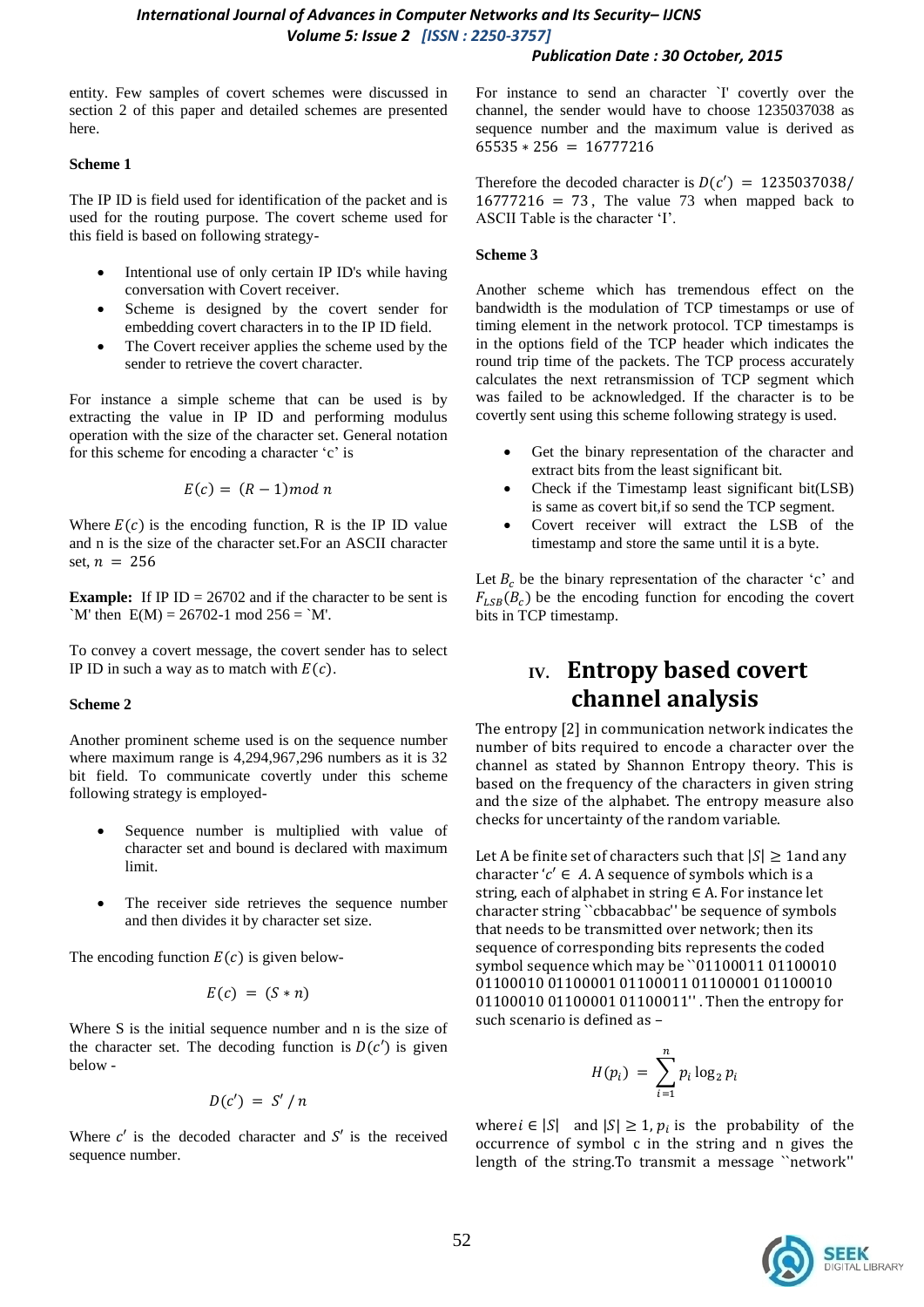#### *Publication Date : 30 October, 2015*

over the communication network, following are the calculated entropy for each alphabet –

The frequency of all the characters in a string with unique symbols will be same, since the word ``network'' has unique symbols the frequency is 0.143. Let X be string for which the entropy is to be calculated, here X may word like network or stream of numbers then

 $H(X) = [(0.143 \log 2 0.143) + (0.143 \log 2 0.143) +$  $(0.143 \log 2 0.143) + (0.143 \log 2 0.143) + (0.143 \log 2)$  $(0.143) + (0.143 \log 2 0.143) + (0.143 \log 2 0.143)$ 

$$
H(X) = 2.803
$$

It requires 3 bits to represent each symbol in the given string and 21 bits are required to represent the entire string. Further the appropriate line coding technique has to be chosen to represent them in the transmission line. So in general entropy of X where each alphabet is a unique symbol is

$$
H(X) = 3 x |X|
$$

In a covert channel scenario, the covert user has to be chosen the message in such a way that the entropy of string should always be less that number of bits available for that field in the protocol header.

### $H(X)$  < |Maximum number of bits in that field  $(B_f)$ |

The IP ID presented in the scheme 1 of this paper has 16 bits in the IP header, so to send X the minimum of 21 bits are required. hence capacity of the covert channel is

$$
C_C = \log_2 \frac{16}{21} = 0.25
$$

The covert channel occupies 25% of total IP header space. Multiple trapdoors (t) [6][7]in IP header or protocol header simply doubles the covert channel capacity. However the entropy to channel capacity ratio will be low thus making it robust i.e.,

$$
\frac{0.25x2}{2.803} = 0.17
$$

This makes the detection of covert bits much difficult as the detection systems needs to scan more fields for analysis.

In general,

$$
\frac{C_c * t}{H(X)} < H(X)
$$

for robust covert channel construction where  $\eta$  [8] the covertness index for such multi-trapdoor covert channel will be greater than 0.5. The multiple trapdoors through a protocol or set of protocols is actually setting up of multiple covert channels in the communication network. The entropy for such scenarios is dispersed across multiple making it difficult to understand the scheme. The scenario of multi-trapdoor covert channel behaves like single coherent hybrid covert channel where the effect of the entropy is doubled. The below results shown in the figure 4 and figure 5 shows the accurate expected behavior discussed in this paper –



The results indicate the multiple trapdoors used in hybrid covert channelyields to a higher entropy value and low channel to entropy ratio (C/E). Theconstant C/E ratio also indicates the consistent usage of protocol header forconstructing multi-trapdoor based hybrid covert channel. This implies that thecovert schemes used in Hybrid covert channel is difficult detect in secured communication.

### *Author Affiliation*

Anjan K, Assistant Professor, Dept. of Computer Science and Engineering, R V College of Engineering, Bengaluru, India.

Dr. N K Srinath, Professor and Dean Student Affairs, Dept. of Computer Science and Engineering, R V College of Engineering, Bengaluru, India.

Dr. Jibi Abraham, Professor and Head, Dept. of Computer Engineering and Information Technology (CEIT), College of Engineering Pune, India.

Prof. Vinay V Hegde, Associate Professor, Dept. of Computer Science and Engineering, R V College of Engineering, Bengaluru, India.

### *Conclusion*

Covert schemes are difficult to understand from third party entity as they obscure the content taken in protocol header. This provides an opportunity for embedding any data which may even be malware code. Entropy based analysis gives the actual number of bits used to represent the covert symbol in a protocol. This gives clearly metric to understand the covert channel schemes in a better way. It is unacceptable to have malicious conversation of the network even in presence of administrator. It is inference this experiment that the hybrid covert channel has high degree of entropy which makes it difficult to detect. It isrequired to concentrate on stronger detection principle to detect such events*.*

### *Acknowledgment*

Prof. Anjan K would like to thank Late. Dr.V.K Ananthashyana, former Head, Dept. of CSE, MSRIT, India